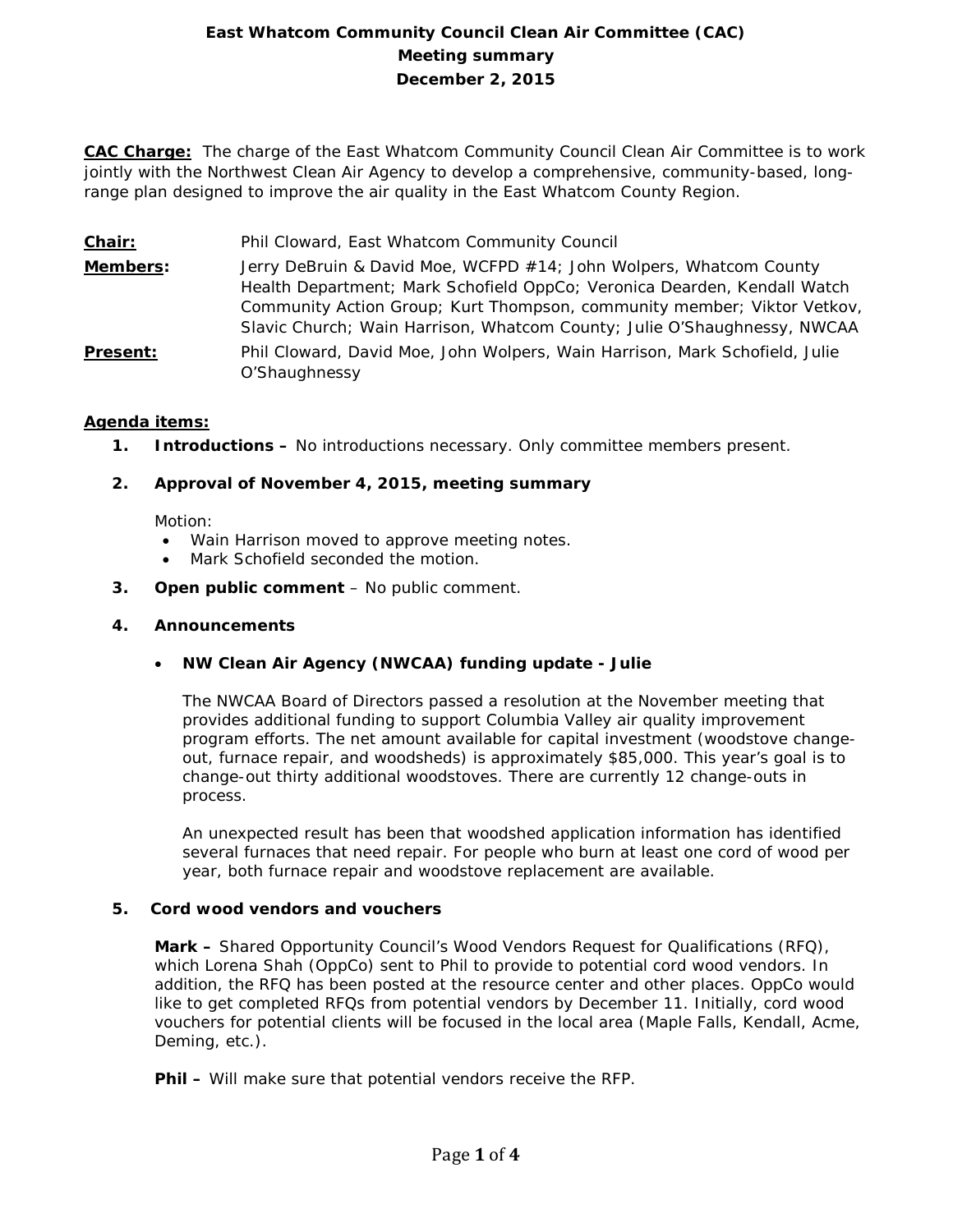**Julie –** Asked how OppCo will integrate wood shed applications into the voucher and wood stove replacement programs.

**Mark** – Will share the application with the OppCo energy team that does client intake and will make sure that clients are given a woodshed application and cord wood as a voucher option.

**Phil -** Asked if the 85 residents who have already received a new woodstove are at the top of the priority list to receive woodsheds.

**Julie –** Confirmed that residents who have received new woodstoves are the priority. However, while potential clients are being screened for other programs, it is advantageous to add them as a potential woodshed recipient if enough sheds are available. Julie is currently contacting the 85 change-out recipients. Two electronic applications for woodsheds have been received so far.

# **6. Biomass Committee update to**

**Phil –** Biomass committee members Phil Cloward and Paul Schissler are meeting with Skagit County and possibly Port of Bellingham personnel on Friday to continue discussions regarding the wood chip market and potential feed stocks sources (e.g. reducing fire load via thinning).

#### **7. Residential woodsheds update**

**Julie –** Showed the committee the different woodshed application options (electronic, PDF downloadable, and hard-copy at the resource center).

Also, brought up the logistics of delivery coordination, tracking, and documentation for the purpose of discussion.

**Phil** – It's important to have a list of approved applicants so that sheds can be delivered once they're built. The sheds may need to be stored at the resource center then delivered. "Curbside" delivery should be standard unless there is a special circumstance. It is not practical to deliver to spots that may be difficult to access or are a great distance from the road. Individuals who want to pick up their own woodshed should be allowed to, and the delivery system should accommodate that.

**Julie** – The current version of the electronic application asks the applicant if they have a place to put the woodshed, which may imply placement in that location. If we have no intention of doing that, the application may need to be modified. Either way, documentation of delivery must be made either by signature, photo, or perhaps both. How do we do that in a reasonable way considering volunteers are making the deliveries?

**Wain –** Delivery placement should be on a case-by-case basis.

**John –** Recommended that wording on application be changed to identify curb-side delivery.

**Phil** – Thinks that the person receiving the shed should be the one to contact NWCAA to let them know they received it.

**Julie** - Asked if filling out the bottom portion with the date and signature of the delivery person and woodshed recipient is unreasonable. Optimal situation is that the recipient is home and the delivery is scheduled.

**Wain** – Stated that we're trying to anticipate the practical application and document delivery of a free woodshed. Some accountability is reasonable.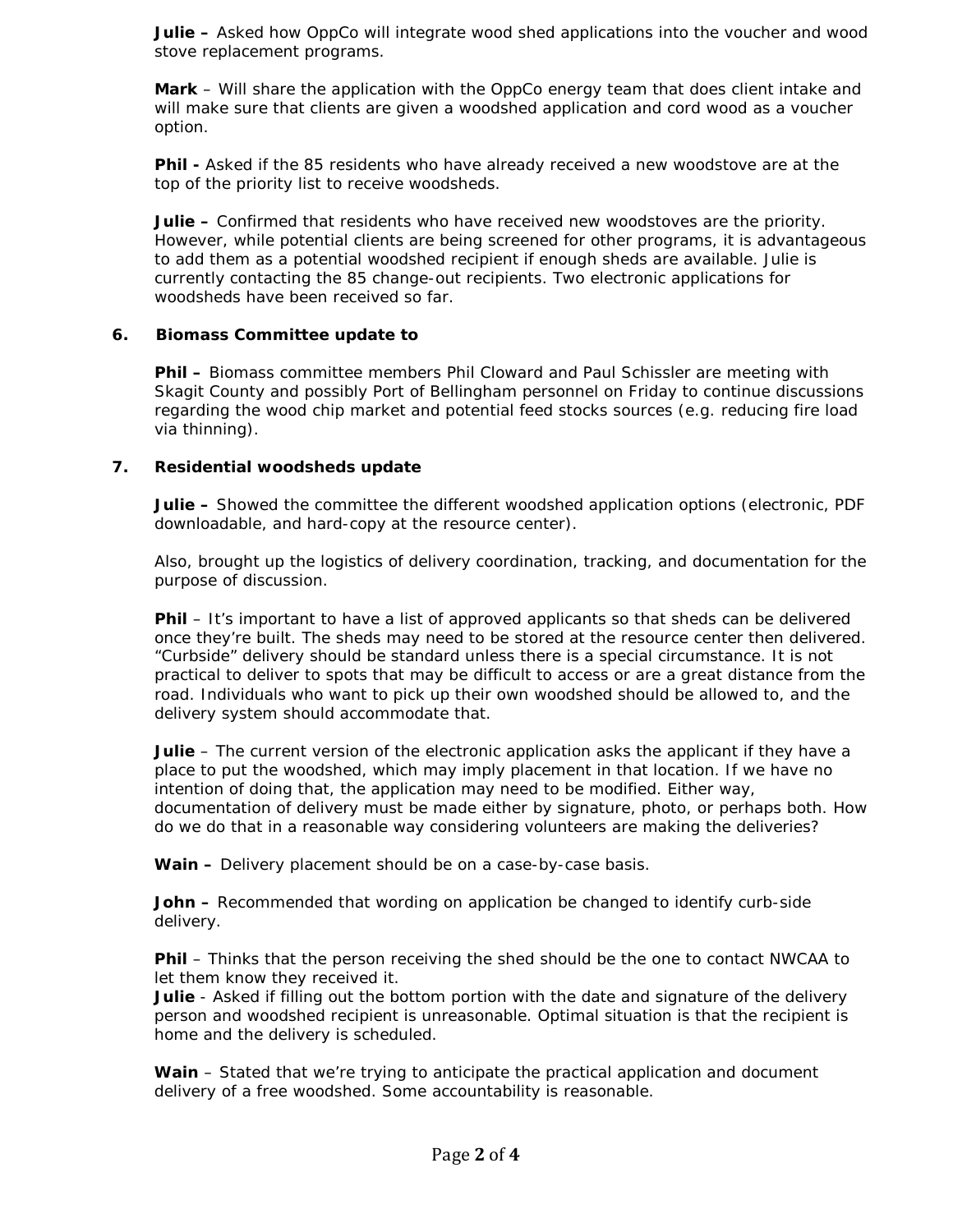**Mark** – Asked where forms will be kept after delivery and how file will be managed if delivery occurs outside of resource center hours.

**Phil** – Stated that we'll make it work!

# **8. NWCAA complaint response strategy**

**Julie –** Progression of NWCAA enforcement strategy development continues and is on track for January. Julie will be the responder to complaints through the month of December. Consistent with NWCAA enforcement strategy, inspectors will be up to contact residents with excessive smoke during periods of degrading air quality. This will begin in January.

The final draft of enforcement postcards and posters were presented to committee members for review and comments. The content intentionally references "heavy" and "excessive" smoke and includes the announcement that enforcement will start in January, and that there is still help available to secure a cleaner source of heat.

Enforcement campaign materials will be translated into Russian, "trothed," and printed. Distribution will occur on December 18. Mark said there is an OppCo staff member who speaks Russian who may be available to review the translation.

Success would be demonstrated with the need for no enforcement action. This would mean that everyone is burning cleanly and has obtained all necessary resources. A path to zero penalty is being developed for first-time violations. This path requires residents to take remedial actions that will support emission reduction.

**Wain –** Asked if NWCAA will work with residents who are cooperative, communicative, and willing to work towards resolution. If so, approach is reasonable considering all the work that has been done and resources that are available.

**Julie** – Confirmed that NWCAA is definitely willing to work with residents.

# **9. Outreach**

**Julie –** Door-to-door outreach will occur as frequently as fire department, Opportunity Council, and NWCAA staff are available.

# **10. Strategic plan**

**Phil –** Nothing new to report.

# **11. Monitoring & complaint summary**

**Julie –** Shared with the committee one-hour and 24-hour particulate monitoring reports generated with data collected at NWCAA monitoring sites during our recent period of air stagnation. Several days exceeded the 24-hour, 35 micrograms per cubic meter (ug/m3) average standard during this stagnant period.

Two news releases were put out over this stagnant period; November 25: "Choose a different kind of cozy this holiday weekend," and November 29: "Still no burn ban, but please don't burn." Both news releases are available on our website, and were shared with media throughout NWCAA's jurisdiction, NWCAA email subscribers, and social media followers.

Three wood smoke complaints were received within the last several days.